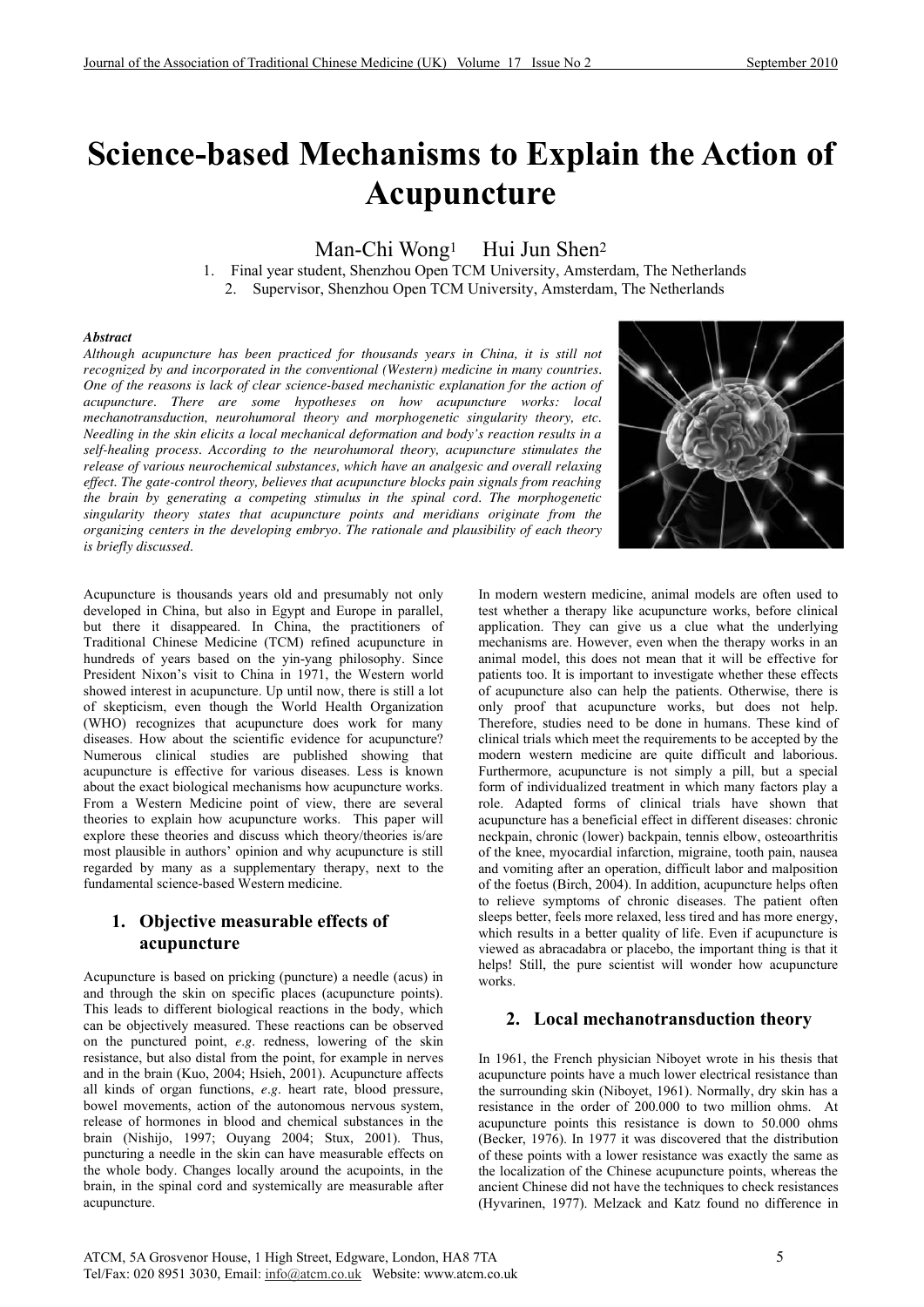conductance between acupuncture points and nearby control points in patients with chronic pain (Melzack, 1984). This phenomenon can be explained by the dynamic nature of the acupoints. In a healthy person, resistance of the acupoints is the same as that of non-acupoints. In a chronically sick person, the acupoints transit from the latent phase (healthy tissue) to the passive phase (tender or sensitized tissue) in a predictable sequence and location. The sensitive area of acupoints is getting larger in chronic conditions, which contributes to high electrical conductance and low resistance (Ma, 2005).

Acupuncture inoculates minute intrusive "traumas" or lesions into the tissues, which stimulates many survival mechanisms of the body. A research team demonstrated that manipulation promotes tissue healing by producing biomechanical, vasomotor, and neuromodulatory effects on interstitial connective tissue (Langevin, 2002; Langevin, 2001).

When a needle is inserted into the body tissue, there is mechanistic deformation. In response to this, cells generate cascades of cellular and molecular events, including cytoskeletal reorganization, cell contraction and migration, autocrine release of growth factors, and activation of intracellular signaling pathways and of nuclear binding proteins that promote the transcription of specific genes, leading to changes in the extracellular milieu surrounding needled tissues and finally promotes local healing. These effects may expand to

distant connective tissue to spread the healing process with long(er)-term effects (Langevin, 2001; 2006). Thus, acupuncture needling and its induced lesions activate a self-healing<br>mechanism, including restoring mechanism, including homeostasis, facilitating repair mechanisms such as anti-inflammatory reaction and tissue regeneration, and pain modulation. Mechanical signals produced by simple needle manipulations generate cascades of downstream physiologic healing effects. After the needles are removed, the needle-induced lesions continue to

# **3. Neurohumoral theory**

stimulate the body until the lesions heal (Langevin, 2001; Ma, 2007).

Critics of acupuncture believe that if acupuncture works, it is merely a placebo effect. Several pain studies in human and animals, however, show that this is not true (Vincent, 1986; Pomerantz, 1976; Chan, 1975; Chen, 1980). One study for example, investigated the effect of acupuncture on acute pain. Reduction of pain was accomplished by needling the true acupuncture points, whereas needling in a non-acupuncture point a much weaker effect was observed (Brockhaus, 1990). Another research group found that the analgesic effect of acupuncture could be blocked by naloxon, an opiate antagonist, which implies that the action of acupuncture could be based partly on stimulating the endogenous painkilling substances (Goldstein, 1975; Mayer, 1977). If it is not just a placebo effect, what is really happening in the body then?

In the 1980's the neurohumoral theory was introduced. This is the most well known theory to describe mechanistic actions of acupuncture. According to this theory, the analgesic effect of acupuncture is explained by production of endogenous, painkilling opiate substances, *i.e.* endorphins, enkephalins and dynorphins, and other neurotransmitters, serotonin and

noradrenalin, which are released in the synapses, the connecting points of nerves (Cabyoglu, 2006).

# **4. Gate-control theory**

A pain signal is transmitted through the spinal cord to the sensory cortex of the brain, where the pain is perceived (Fig. 1). Pain signals of the skin are transferred to the spinal cord via thin nerves, so-called C-fibers. Stimulation by acupuncture is conducted to the brains by another way than pain. An acupuncture stimulus in skin and muscle is converted to an impulse, which is transmitted along thicker nerves, myelinated A $\delta$  fibers. Therefore, needling an acupuncture point induces a different sensation, *e.g.* warm, heavy, tingling feeling, than a pain stimulus. In addition, these sensations are often accompanied by physical and mental relaxation. The impulse following acupuncture through  $A\delta$  fibers causes release of the body's own painkillers. This mechanism is called the 'Gatecontrol theory' of Melzack and Wall (1965). In this theory, a 'gate keeper' in the substansia gelatinosa of the spinal cord controls what impulses are let through. Pain signals are transmitted to warn what is happening, but this does not occur continuously. The gate keeper can be warned by acupuncture and stop the pain signal by stimulating production of enkephalines and dynorphines in the spinal cord. The gate keeper is activated and alerted by the extra stimulation of acupuncture needling.



**Figure 1. Gate-control theory.** This theory states that in the nervous system, there exist nerve fibers that both transmit (Cfibers) and inhibit ( $A\delta$  fibers) pain. These nerve fibers come together in the spinal cord. Acupuncture stimulates the pain inhibitory nerve fibers, which lowers the pain input and therefore, relieves the pain.

Source:

http://www.ncbi.nlm.nih.gov/bookshelf/br.fcgi?book=physmedr ehab&part=A10811

The acupuncture stimulus induces a train of impulses along the A $\delta$  fibers as long as the needle is in place. Secretion of  $\beta$ endorphin in the blood by the pituitary dampens pain. This hormone spreads though the whole body, resulting in a feeling of comfort and decreased pain sensation. Lower expression of E-endorphin receptors in mice and administration of antibodies to E-endorphin to rabbits, make them less sensitive for the analgesic effects of acupuncture (Peets, 1978; Xie, 1983).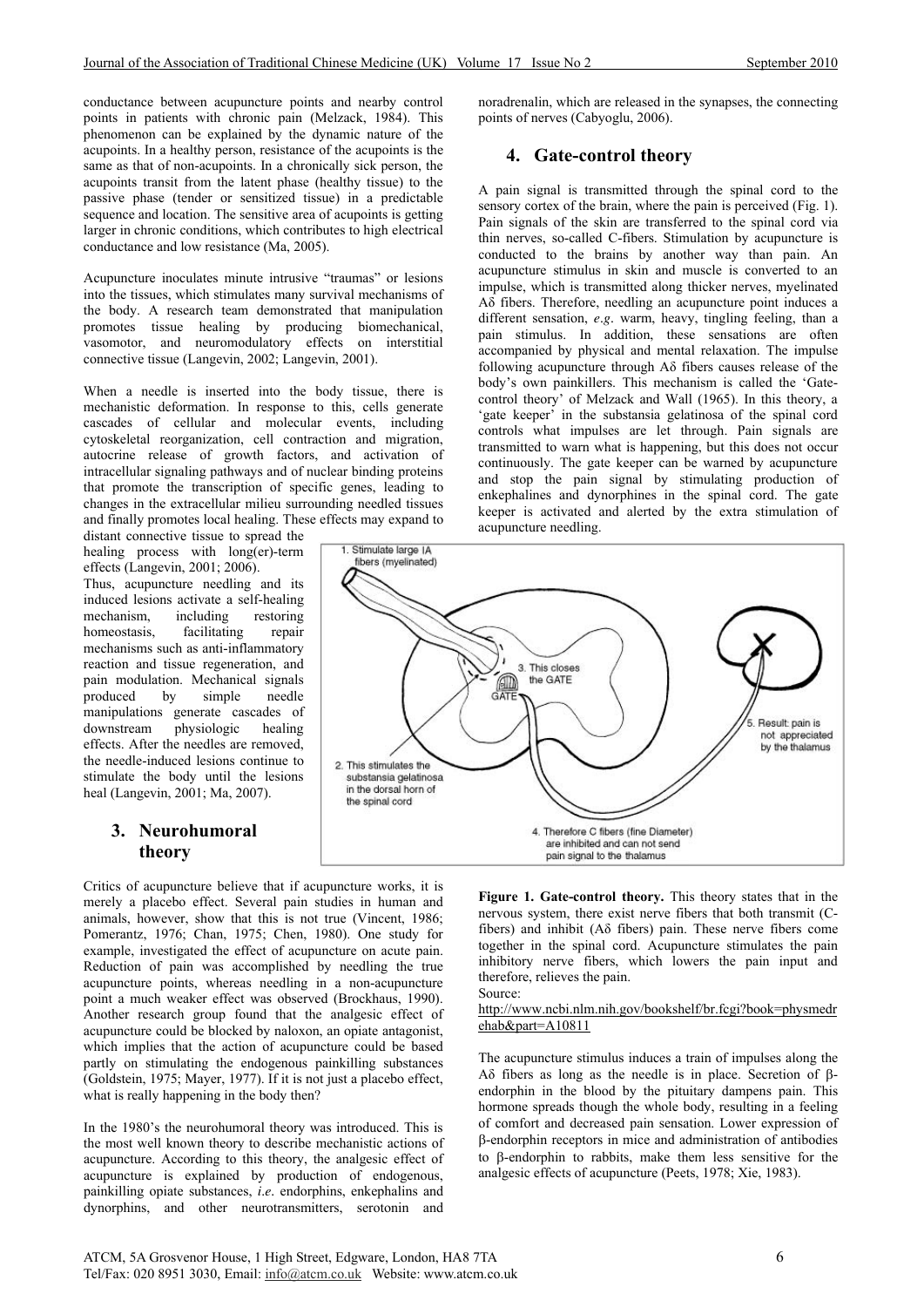## **5. Postsynaptic inhibition**

Next to production of opiates in the spinal cord, acupuncture also affects processes in the brain (Fig. 2). An acupuncture stimulus is conducted to the rafe nuclei in the periaqueductal grey matter, which produce serotonin, accommodated by the presence of enkephalin. Disinhibition of the rafe nuclei induces impulses down to the place in the spinal cord, where the pain signal entered in the first place, and serotonin and noradrenalin are released to dampen the pain stimulus even more. This is called postsynaptic inhibition (Stux, 2000). This principal of negative feedback also occurs in the case of intense pain, *e.g.* loss of extremity during war. The pain impulse stimulates this tract and blocks the pain sensation. In this way, the body protects itself in acute situations of extreme stress and pain, to survive.



**Figure 2. Pain transmission pathways between spinal cord and brain.** In the spinal cord, information on pain is received by cells in the dorsal horn and is passed on to higher centres in the brain along tracts in the spinal cord. It is in the thalamus and cerebral cortex where the appreciation or conscious awareness of pain is to be found. On the other hand, descending pathways from the brain can reduce and even abolish some forms of pain. Source:

#### http://www.ccac.ca/en/CCAC\_Programs/ETCC/Module10/07.h tml

Needling ashi points have beneficial effects on the levels of spinal cord and in the brain (mesencephalon, pituitary, hypothalamus), whereas distal acupuncture points affect mainly the brain and induce a more general analgesic effect (Teitelbaum, 2000; Medeiros 2003). Thus, ashi and distal points act synergistically in relieving pain.

## **6. Autonomous nervous system**

Besides affecting production and release of neural substances, acupuncture also calms the overactive 'fight-and-flight' sympathetic nervous system and beneficially influences the 'rest-and-digest' parasympathetic nervous system, in stressed animals. Several studies have shown that acupuncture inhibits the sympathetic nervous system and activates the parasympathetic system (Nishijo, 1997; Sugiyama, 1995; Sakai, 2007). The sympathetic nervous system is normally activated during danger and stress, whereas the parasympathetic system calms the body, *e.g.* lowering the heart frequency, blood pressure, muscle tension, and brain activity. It helps during the phase of recovery. Thus, acupuncture relaxes the body.

Nitric oxide (NO), the smallest neutrotransmitter molecule of all, is produced by NO synthetases (NOS). Stimulation of ST-36, Zusanli, with electroacupuncture in a rat results in the release of NOS in the brain (Ma, 2005). A higher concentration of NO in the brain nucleus tractus solitarius, lowers the sympathetic activity in the body and consequently the blood pressure. So, a well-known effect (of many) of ST-36 is lowering blood pressure, which can be explained by production of NO by NOS in the brain. Electroacupuncture of ST36 also induces an analgesic effect in pain experiments in rats, in which the tail is exposed to a heat and the amount of time taken for the animal to flick its tail away from the heat is recorded (Medeiros, 2003).

Also systemically, NO was found to play a role in the mechanism behind the action of acupuncture (Chen, 2006). Acupuncture points in the skin of rats had a higher concentration of noradrenalin, a hormone released during stress, than normal skin and NO stimulated the release of noradrenalin in the acupuncture points. When an NOS inhibitor was administered, NO is not produced and the noradrenalin concentration was reduced.

# **7. Morphogenetic singularity theory**

Acupuncture is not only used to relieve pain. It can also regulate, and if needed corrects (bidrectionally), other processes in the body, which are transmitted from acupuncture points through meridians to the internal organs, according to the traditional Chinese medicine theory. Conventional nerve stimulation usually results in a unidirectional effect. For example, parasympathetic vagal stimulation slows down the heart rate and opioids inhibit gut motility. However, acupuncture at PC-6 accelerates bradycardia and decelerates tachycardia. Acupuncture at ST-36 suppresses hyperfunction (as in diarrhea), and stimulates hypofunction (as in constipation) of the gut motility (Li, 1992).

Moreover, the neurohumoral theory does not give an explanation for the localization of acupuncture points and the existence of meridians, as they do not follow the course of the anatomical nervous system. In addition, the ear does not have important nerves connected with the spinal cord; it nevertheless has the highest density in acupuncture points. One study shows that patients suffering from myocardial infarction, which received acupressure at Shenmen point in the ear compared to a sham ear point in the ambulance, felt less anxiety and more positive expectations regarding the recovery (Kober, 2003). Similar effects are observed in heart failure patients, parents before operation of their child and elderly undergoing shock wave crushing of kidney stones (Middlekauff, 2002; Wang, 2004; Mora, 2007). According to the World Health Organization, 43 auricular points have proven of therapeutic value, which make up 10% of the acupuncture points on the whole body (WHO,  $1991$ ).

The 'morphogenetic singularity theory' explains these effects of acupuncture (Shang, 1989; Shang, 2001). The basic idea of this theory is that acupuncture points and meridians are remnants of the growth control system, the first physical communication system in an embryo. This growth control system directs the embryonic development, next to the genetic imprinting. As every cell has its own place and function in the growing fetus, communication between cells is essential. Experiments with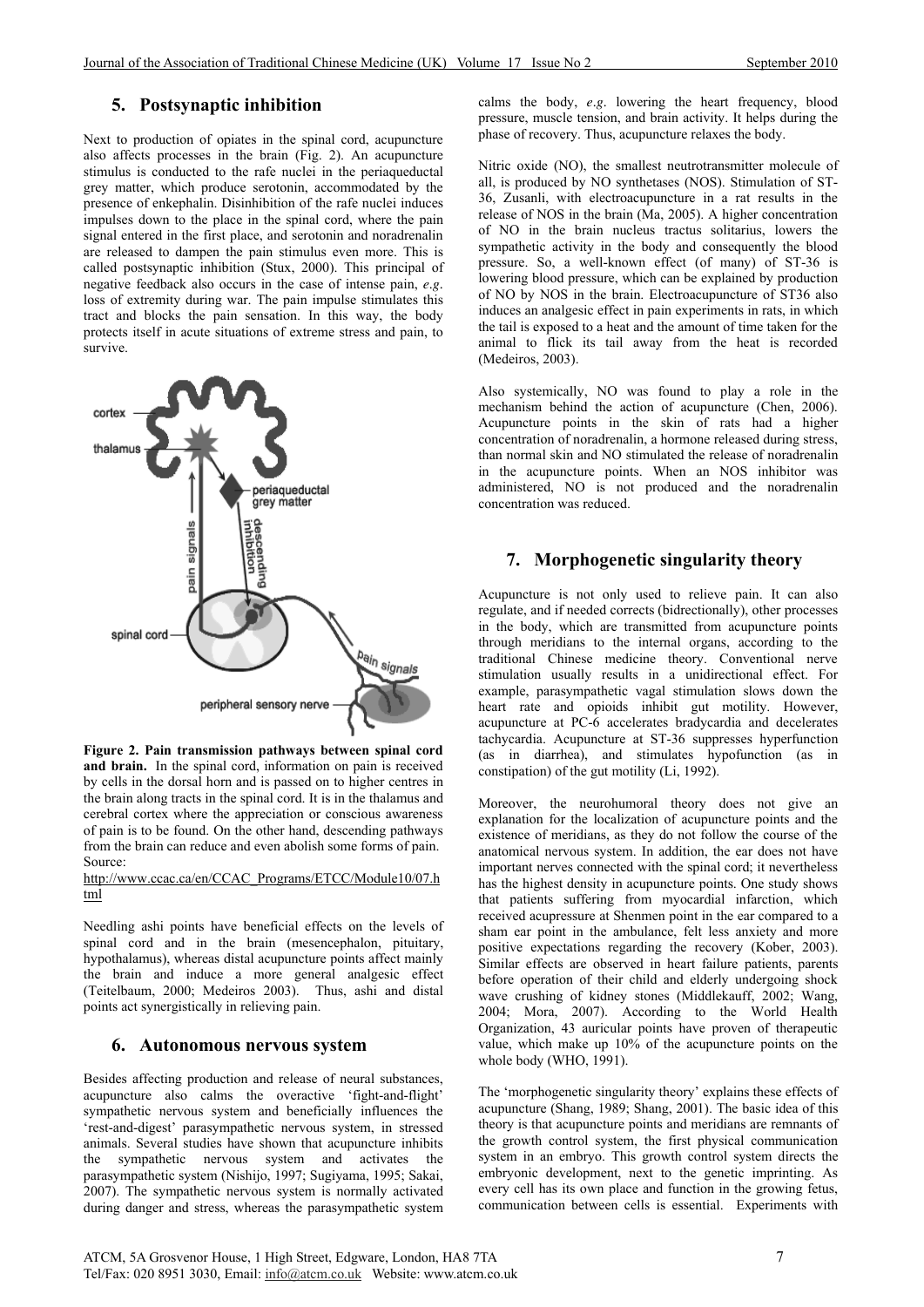cells growing between a positive and negative electrode, have shown that cells mainly grow in the direction of the negative electrode (McCaig, 1987). Even during fertilization, electric waves determine the place where the first cell is divided into two cells. Cells can communicate with each other via gapjunctions (Levin, 2007). During the multiplication of cells, communication between cells is impeded due to the increasing distance between cells. When a critical distance is reached, two groups of cells are formed, which coordinate the cell growth around them. These groups are called organizing centers and

determine the differentiation of other cells. They are characterized by more gap-junctions, a lower resistance, more superficial location on the embryo and a more negative charge compared to the other cells. Collagen fibers can transport impulses and form the communicating network between organizing centers.

Acupuncture points and organizing centers are similar in several ways, *i.e.* the presence of many gap junctions, a low resistance and a high conducting capacity. According to this theory, acupuncture points originated from organizing centers and are found on similar places on the body. Their network (connecting collagen fibers) is reflected in the meridian system. Many think that meridians are imaginary, abstract lines, but they may be really present

(Ahn, 2005). They can become visible by injecting radioactive tracers into acupuncture points (Vernejoul, 1984; Meng, 1989; Kovacs, 1992). In contrast, when injecting the tracers in random non-acupuncture points, only a small area of vague staining around the injected location is observed, and the specific, centrifugal spread along the meridian does not appears. Subsequently, infrared measurements were used to visualize the meridian system (Liu, 1988). Even without experimental interventions, linear rashes can be visible along the course of meridians. An English dermatologist for example, described that he observed red lines on the skin of a patient, with the track of the pericardium and kidney meridian (James, 1993).

Based on the phase gradient model in developmental biology, many organizing centers are at the extreme points of curvature on the body surface such as the locally most convex points or concave points (Goodwin, 1969; Shang, 1989). Similarly, almost all the extreme points of the body surface curvature are acupuncture points; for example, the convex points include EX-UE 11 Shixuan, EX-LE Qiduan, ST-17 Ruzhong, ST-42 Chongyang, ST-45 Lidui, SP-1 Yinbai, SP-10 Xuehai, GV-25 Suliao, and EX-HN3 Yintang. The concave points include CV-17 Danzhong, KI-1 Yongquan, LI-5 Yangxi, LU-5 Chize, LU-7 Lieque, LU-8 Jingqu, LU-10 Yuji, SI-19 Tinggong, TE-21 Ermen, GB-20 Fengchi, GB-30 Huantiao, BL-40 Weizhong, HT-1 Jiquan, SI-18 Quanliao, BL-1 Jingming, CV-8 Shenque, and ST-35 Dubi.

## **8. Visible Evidence**

Modern techniques like functional Magnetic Resonance Imaging (fMRI)-scans are developing rapidly. These methods give insight in the effects of acupuncture on the brain. In healthy subjects BL-67, Zhiyin, was stimulated with laser acupuncture (Siedentopf, 2002). The control group received the same treatment, except that the laser light was off; the subject could not see the laser light. One of the functions of BL-67 is to 'make the eyes clear', which is explained by the course of the bladder meridian. fMRI showed that stimulation of BL-67 resulted in a specific activity in the visual area of the brain. In another study, fMRI was applied to examine the effect of electrostimulation of GB-34, Yanglingchuan, on the brain (Wu, 2002). As controls, no stimulation, electrostimulation on a sham point and minimal stimulation of GB34 were used. Electroacupuncture of GB-34 resulted in a significant higher activity in the hypothalamus, the primary sensory and motor, visual and auditory brain areas, which correspond with the distribution of the gall bladder channel. A new concept was introduced in 1998 in which the brain is seen as the 'missing link' to explain the effects of acupuncture on organs (Fig. 3).



**Figure 3. Relationship between acupoints, brain and organs.** A large amount of experimental data obtained by fMRI demonstrates the effects needling acupuncture points on the brain. In addition, areas in the brain correspond with certain organic functions. Therefore, the concept was arisen that acupuncture stimulation activates functional areas of the brain cortex and thereby influences organic function. Source: Cho, 1998**.** 

These modern imaging techniques indicate that both the morphogenetic singularity theory (course of a meridian) and the neurohumoral theory (action on the brain) are involved in the biological effects of acupuncture.

## **9. Comparison of theories**

The mechanotransduction-based theory to explain acupuncture effects is very plausible and most easy to understand in my opinion. Needling and needle-induced lesions are foreign invaders to our body. Inoculation of minute "traumas" or lesions into the body increase the number and the activity of immune cells and control the inflammatory process to restore the mechanisms of self-healing, including autonomic homeostasis, tissue healing, and pain relief.

Needling also reduces bodily stress by stimulating the parasympathetic nervous system, thereby relaxing the cardiovascular and muscular systems, and restoring the physiologic and autonomic balance which includes normalizing visceral functions that are impaired during stressful assault. The neurohumoral theory mainly explains analgesic effects of acupuncture via an enhanced secretion of neurochemical substances, *e.g.* endorphins, but does not give a reason for the localization of many acupuncture points, the existence of meridians and their mediating function in regulating internal organs.

The morphogenetic singular theory presumes that acupuncture points and meridians are remnants of the embryonic growth control system and therefore also explains the existence and purpose of meridians. It gives a reason for the bidirectional action of acupuncture points in adjusting bodily processes and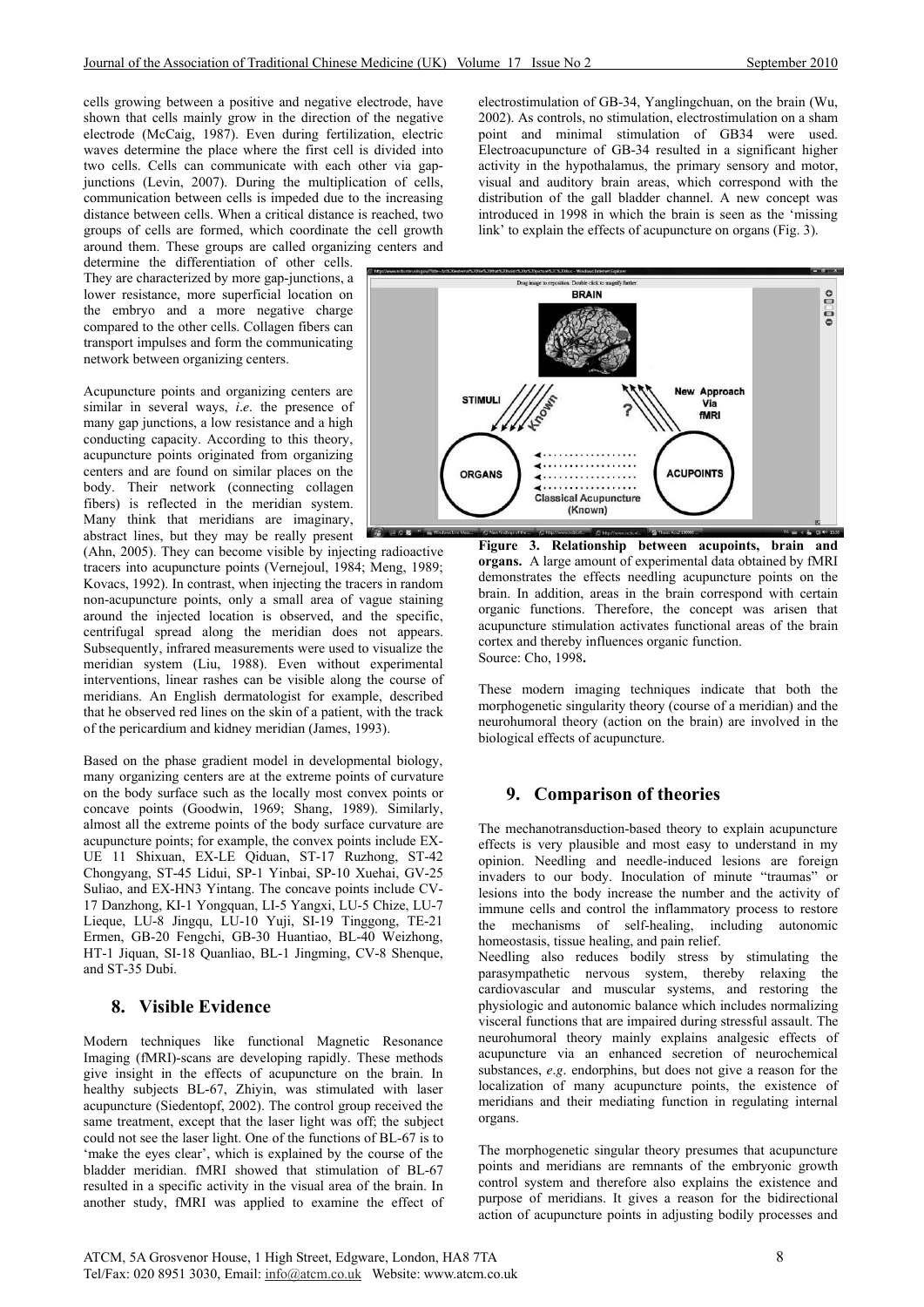restoring normal function by activating the network of organizing centers in the organism. The activation of the selforganizing activity may induce normal physiological processes. It is therefore less likely to cause the adverse effects resulting from directly antagonizing a pathological process, with the risk of an 'overshoot effect' of the therapy.

There is more scientific proof for the local mechanistic reaction after acupuncture and the neurohumoral theory. An important reason is that the morphogenetic theory is much more difficult to study, because research in developing embryos is burdensome. In my opinion, the major advantage of the morphogenetic theory compared with the neurohumoral theory is that it also explains the regulating effects of acupuncture and the course and function of meridians in the connection between acupuncture points and organs, even without the presence of an anatomic (nerve) structure. Taken together, as with many explanations of phenomena, the combination of theories is most probably closest to the truth, as can be conceived from modern imaging techniques, *e.g.* fMRI.

# **References**

- 1. Agerwal. (2005). Evaluation of capsaicin ointment at the Korean hand acupressure point KD2 or prevention of postoperative nausea and vomiting. *Anaesthesia*, 1185-8.
- 2. Ahn. (2005). Electrical impedance along connective tissue planes assciated with acupuncture meridians. *BMC Complement Altern Med*, 10.
- 3. Alkaissi. (2005). P6 acuppressure increases tolerance to nauseogenic motion stimulation in women at high risk for PONV. *Can J Anaesth*, 703-9.
- 4. Ban. (1998). A calcium agonist, Bay k 8644, suppresses *t*  calcium channel blockers in cultured rat embryos. *J Ve* the embryotoxic effects induced by dihydropyridines *Med Sci*, 1067-72.
- 5. Birch, S. (2004). Clinical research on acupuncture. Part 1.  *Med,* acupuncture told us so far? *J Altern Complement* What have reviews of the efficacy and safety of 468-80.
- 6. Bowe. (1998). Double standards exist in judging traditional and alternative medicine. *BMJ*, 894.
- 7. Brockhaus. (1990). Hypalgesic efficacy of acupuncture on 5. acupuncture and needle acupuncture. *Pain*, 181 experimental pain in men. Comparison of laser
- 8. Cabyoglu. (2006). The mechanism of acupuncture and clinical applications. *Int J Neurosci*, 115-25.
- 9. Chan. (1975). Suppression of polysynaptic reflex by electroacupuncture and a possible underlying presynaptic mechanism in the spinal cord of the cat. *Exp Neurol*, 336- 42.
- 10. Chen. (1980). Electroacupuncture elevates blood cortisol levels in naive horses: Sham treatment has no effect. *Int J Neurosci*, 95-7.
- 11. Chen. (2006). Nitric oxide modulation of norepinephrine production in acupuncture points. *Life Sci*, 2157-64.
- 12. Cho. (1998). New findings of the correlation between acupoints and corresponding brain cortices using functional MRI. *Proc Natl Acad Sci*, 2670–2673.
- 13. Choi (2001). Ultrasonographic observation of intestinal mobility of dogs after acupunctural stimulation on acupoints ST-36 and Bl-27. *J Vet Sci*, *2* (3).
- 14. Chou (2007). Diagnosis and treatment of low back pain: a joint clinical practice guideline from the American College of Physicians and the American Pain Society. *Ann Intern Med*. 478-91. *J Vet Sci*, *2* (3).
- 15. Chung. (2007). Acupuncture decreases ischemia-induced apoptosis and cell proliferation in dentate gyrus of gerbils.

*Neurol Res*, S23-7.

- 16. Elstein. (2004). On the origins and development of evidence-based medicine and medical decision making. *Inflamm. Res.*, S184–9.
- 17. Gao. (2006). A preliminary study on the cardioprotection reperfusion: involvement of cardiac beta-adrenoreceptors. of acupuncture pretreatment in rats with ischemia and *J Physiol Sci*, 275-9.
- 18. Goldstein. (1975). Failure of the opiate antagonist naloxone to modify hypnotic analgesia. *Proc Natl Acad Sci*, 2041-3.
- 19. Goodwin. (1969). A phase-shift model for the spatial and temporal organization of developing systems. *Journal of Theoretical Biology*, 49-107.
- 20. Hsieh. (2001). Activation of the hypothalamus characterizes the acupuncture stimulation at the analgesic point in human: a positron emission tomography study. *Neurosci Lett*, 105-8.
- 21. Huang.  $(2007)$ . CCK $(B)$  receptor antagonist L365, 260 potentiates the efficacy to and reverses chronic tolerance to electroacupuncture-induced analgesia in mice. *Brain Res Bull*, 447-51.
- 22. Hyvarinen. (1977). Low-resistance skin points that may coincide with acupuncture loci. *Med Biol*, *55* (2), 88-94.
- 23. Inoue. (2002). Reproduction of scalp acupuncture therapy on strokes in the model rats, spontaneous hypertensive rats-stroke prone (SHR-SP). *Neursci Lett*, 191-4.
- 24. James. (1993). Linear skin rashes and the meridians of acupuncture. The European Journal of Oriental Medicine, 42-6.
- 25. Jang. (2003). Acupuncture suppresses ischemia-induced hippocampal CA1 region in gerbils. *Neurosci Lett*, 5-8. increase in c-Fos expression and apoptosis in the
- 26. Keppel Hesselink (2008). Met het oog op de naald. Ankh-Hermes B.V. publisher, 81-5.
- 27. Kestini. (2006). Electrical ear acupuncture reduces histamine-induced itch (alloknesis). Acta Derm Venereol, 399-403.
- 28. Kim. (2001). Acupuncture increases cell proliferation in dentate gyrus after transient global ischemia in gerbils. *Neurosci Lett*, 21-4.
- 29. Ko. (2002). dDNA microarray analysis of the differential electroacupuncture treatment models. *J Biochem Mol Biol*, gene expression in the neuropathic pain and 420-7.
- 30. Kober. (2003). Auricular acupressure as a treatment for anxiety in prehospital transport settings. *Anesthesiology*, 1328-32.
- 31. Kovacs. (1992). Experimental study on radioactive pathways of hypodermically injected technetium-99m. J *Nucl Med*, 403-7.
- 32. Kuo. (2004). The soreness and numbness effect of acupuncture on skin blood flow. Am J Chin Med, 117-129.
- 33. Langevin, (2001). Mechanical signaling through connective tissue: a mechanism for the therapeutic effect of acupuncture. *FASEB J*, 2275-82
- 34. Langevin. (2002). Evidence of Connective Tissue Involvement in Acupuncture. *FASEB J*, 872-4.
- 35. Langevin. (2006). Subcutaneous tissue fibroblast cytoskeletal remodeling induced by acupuncture: Evidence for a mechanotransduction-based mechanism. *Journal of Cell PhysI,* 767-774.
- 36. Lee. (2003). Enhancement of electroacupuncture-induced analgesic effect in cholescystokinin-A receptor deficient rats. *Brain Res Bull*, 161-4.
- 37. Levin. (2007). Gap junctional communication in morphogenesis. *Prog Biophys Mol Biol*, 186-206.
- 38. Li. (1992), The effect of acupuncture on gastrointestinal function and disorders. *Am J Gastroenterol*,1372-81
- 39. Li. (1998). Reversal of reflex-induced myocardial